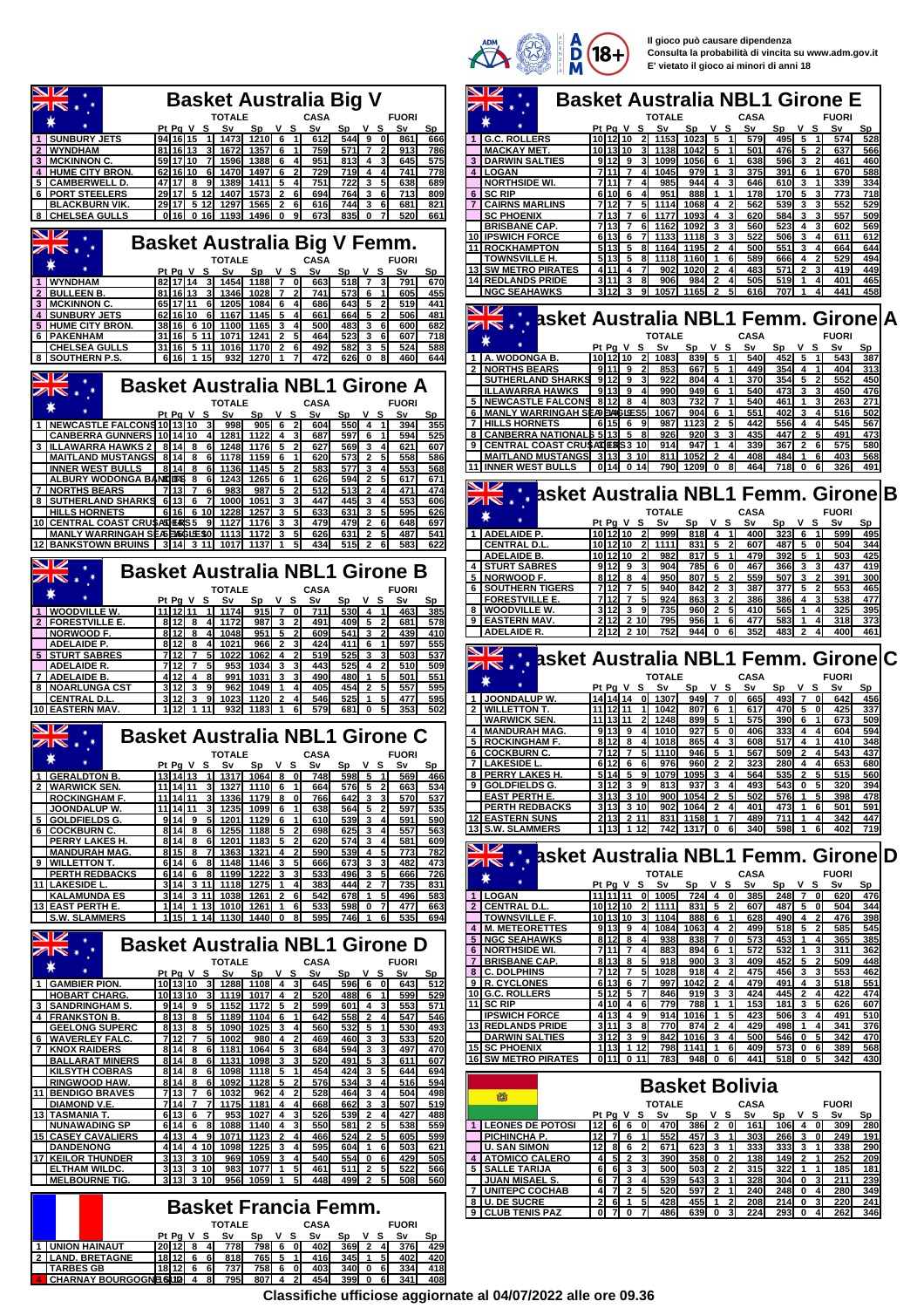$\overrightarrow{2}$   $\frac{1}{N}$   $\frac{1}{N}$   $\frac{1}{N}$   $\frac{1}{N}$ 

**Il gioco può causare dipendenza Consulta la probabilità di vincita su www.adm.gov.it E' vietato il gioco ai minori di anni 18**

| <b>Dasket Australia NBL1 Femm. Girone E</b>                                                                                                                                                                                                        |                                                                                                                                                                                                                                                       |
|----------------------------------------------------------------------------------------------------------------------------------------------------------------------------------------------------------------------------------------------------|-------------------------------------------------------------------------------------------------------------------------------------------------------------------------------------------------------------------------------------------------------|
|                                                                                                                                                                                                                                                    | <b>Basket Libano A</b>                                                                                                                                                                                                                                |
|                                                                                                                                                                                                                                                    | 奪                                                                                                                                                                                                                                                     |
| <b>TOTALE</b><br><b>CASA</b><br><b>FUORI</b>                                                                                                                                                                                                       | <b>TOTALE</b><br><b>FUORI</b><br><b>CASA</b>                                                                                                                                                                                                          |
| Pt Pa V S Sv<br>Sp V S<br>Sp V S<br>S٧<br>Sν<br>Sp<br>1 BENDIGO BRAVES<br>11 13 11<br>1135<br>$910$ 5<br>542<br>$414$ 6<br>593<br>496<br>$\blacktriangleleft$                                                                                      | Pt Pa V S<br>v s<br>v s<br>S٧<br>Sp<br>S٧<br>Sp<br>S٧<br>Sp<br>1 BEIRUT<br>34 19 17<br>1861<br>1293 10<br>1028<br>660 7<br>833<br>633<br>- Ol<br>$\mathbf{2}$                                                                                         |
| $834 \overline{7}$<br><b>RINGWOOD HAW.</b><br>11 14 11<br>519<br>394<br>$\overline{4}$<br>497<br>440<br>31<br>1016<br>0<br>3                                                                                                                       | $\overline{2}$<br><b>RIYADI</b><br>32 19 16<br>$3$ 1652<br>1240 9<br>792<br>539<br>$\overline{7}$<br>860<br>701<br>οI<br>3                                                                                                                            |
| 11 13 11<br>851<br>515<br>440<br>$5\overline{5}$<br>476<br>411<br><b>M. GAMBIER P.</b><br>991<br>6<br>$\mathbf{1}$<br>$\mathbf{c}$                                                                                                                 | 28 18 14<br>814<br><b>3 DYNAMO LEBANON</b><br>4 1533<br>1317<br>$\overline{7}$<br>697<br>$\overline{7}$<br>$\mathbf{2}$<br>719<br>620<br>21                                                                                                           |
| <b>NUNAWADING SP</b><br>10 14 10<br>1096<br>951<br>540<br>493<br>$\mathbf{1}$<br>556<br>458<br>4<br>4<br>6<br>$\boldsymbol{A}$                                                                                                                     | 4 SAGESSE<br>26 18 13<br>1196<br>653<br>554<br>743<br>51<br>1396<br>6<br>$\overline{ }$<br>3<br>642                                                                                                                                                   |
| 5 KNOX RAIDERS<br>$9114$ 9<br>1046<br>848<br>6<br>599<br>463<br>3<br>$\overline{\mathbf{3}}$<br>447<br>385                                                                                                                                         | 5 CHAMPVILLE<br>22 19 11<br>8 1482<br>1389<br>6<br>814<br><b>719</b><br>5<br>$\overline{4}$<br>668<br>670<br>4                                                                                                                                        |
| 9113<br>$954$ 5<br>577<br>484<br>505<br><b>LAUNCESTON T.</b><br>9<br>1082<br>4<br>470                                                                                                                                                              | <b>1572</b><br>747<br>743<br><b>ANTRANIK</b><br>22 19 11<br>1552<br>6<br>-5<br>5<br>805<br>829<br>8l                                                                                                                                                  |
| <b>GEELONG SUPERC</b><br>9 13 9<br>953<br>5<br>547<br>$\overline{4}$<br>503<br>444<br>1050<br>509I                                                                                                                                                 | 18 18 9<br>1277<br>5<br>647<br>$\overline{4}$<br>7 HOOPS<br>1287<br>613<br>5<br>640<br>664<br>۹l                                                                                                                                                      |
| 8   BALLARAT RUSH<br>8143<br>991 4 2<br>446<br>420I<br>$\overline{\mathbf{4}}$<br>617<br>571<br>1063<br>$\overline{4}$<br>-6                                                                                                                       | 3 <sub>7</sub><br>8 19 4 15 1339<br>708<br>805<br>$\mathbf{1}$<br>631<br>871<br>8 HOMENETMEN<br>1676<br>-8                                                                                                                                            |
| 481<br>9<br>713<br>971 l<br>$\mathbf 1$<br>486<br>566<br>485<br>  CASEY CAVALIERS<br>$\overline{7}$<br>1047<br>6<br>1<br>61<br>5<br><b>WAVERLEY FALC.</b><br>712<br>$\overline{7}$<br>874<br>927<br>4<br>442<br>444<br>3<br>432<br>483<br>51<br>31 | 8 19 4 15<br><b>1653</b><br>$\overline{2}$<br>703<br>843<br>$\overline{2}$<br><b>ATLAS</b><br>1308<br>-81<br>605<br>810<br>10 BYBLOS<br>6 20 3 17 1410<br>$\overline{2}$<br>81<br>719<br>846<br>691<br>1789<br>$\mathbf{1}$<br>9                      |
| 6146<br>949<br>997<br>$\mathbf{3}$<br>411<br>434<br>3<br>5 <sub>l</sub><br>538<br>563<br><b>11 KILSYTH COBRAS</b><br>81                                                                                                                            | 943<br>11 ANIBAL<br>2 18 1 17 1151<br>1569<br>584<br><b>743</b><br>$\mathbf 0$<br>9<br>567<br>826<br>1<br>81                                                                                                                                          |
| 508<br>614<br>1030<br>1084<br>555I<br>522<br>529<br><b>SANDRINGHAM S</b><br>6<br>$\overline{2}$<br>4<br>8                                                                                                                                          |                                                                                                                                                                                                                                                       |
| 6 13<br>1048<br>542<br>$\overline{\mathbf{2}}$<br>434<br>483<br><b>KEILOR THUNDER</b><br>6<br>976<br>4<br>565<br>4                                                                                                                                 |                                                                                                                                                                                                                                                       |
| <b>14 ELTHAM WILDC.</b><br>5 13 5<br>974<br>1020<br>3 <sup>1</sup><br>484<br>494<br>$\overline{2}$<br>5<br>490<br>526<br>-8                                                                                                                        | <b>Basket Nuova Zelanda</b><br>↗ष<br>÷                                                                                                                                                                                                                |
| <b>15 FRANKSTON B.</b><br>507<br>4 13<br>894<br>967<br>484<br>387<br>483<br>$\overline{4}$<br>9<br>$\overline{4}$<br>$\mathbf 0$<br>-61                                                                                                            | <b>TOTALE</b><br>CASA<br><b>FUORI</b>                                                                                                                                                                                                                 |
| 16 MELBOURNE TIG<br>3113<br>3 10<br>728<br>939<br>$\overline{2}$<br>339<br>407<br>389<br>532<br>$\mathbf{1}$<br>6<br>$\Delta$                                                                                                                      | Pt Pg V S<br>Sv<br>v s<br>S٧<br>Sp V S<br>Sν<br>Sp<br>Sp                                                                                                                                                                                              |
| 3 14 <br>3 1 1<br>1182<br>$\overline{2}$<br>471<br>608l<br>491<br>574<br><b>DANDENONG</b><br>962<br>51<br>$\mathbf{1}$<br>-61                                                                                                                      | $570$ 5<br>1 NELSON GIANTS<br>$16112$ 8<br>960 3<br>564<br>438<br>4 1002<br>0<br>390<br>4                                                                                                                                                             |
| 793<br>376<br>561<br><b>18 HOBART CHARG.</b><br>1113<br>1 12<br>1015<br>454 l<br>0<br>417<br>1<br>DIAMOND V.E.<br>1 1 4<br>1 13<br>876<br>1140<br>524<br>664 0<br>6<br>352<br>476<br>1                                                             | 2 A. TUATARA<br>$18$ 14 9<br>$1106$ 3<br>526<br>463<br>6<br>1272<br>$\mathbf{2}$<br>746<br>643                                                                                                                                                        |
|                                                                                                                                                                                                                                                    | <b>3 BAY HAWKS</b><br>14 12 7<br>986<br>$\overline{2}$<br>441<br>439<br>5<br>$\overline{2}$<br>577<br>547<br>1018<br>51<br>1412 7<br>1067I<br>656<br>638<br>422<br>429<br><b>TARANAKI M</b><br>51<br>1078<br>$\overline{4}$<br>3<br>$\mathbf{2}$      |
|                                                                                                                                                                                                                                                    | <b>FRANKLIN BULLS</b><br>12 11 6<br>859<br>3<br>453<br>464<br>3<br>388<br>-5 I<br>841<br>$\mathbf{2}$<br>395                                                                                                                                          |
| <b>Basket Cina Taipei</b>                                                                                                                                                                                                                          | $12$ 12 6<br>991<br>$\overline{2}$<br>406<br>423<br>585<br>568<br><b>OTAGO NUGGETS</b><br>991<br>4<br>3<br>- 61                                                                                                                                       |
| <b>TOTALE</b><br>CASA<br><b>FUORI</b>                                                                                                                                                                                                              | 449<br><b>CANTERBURY</b><br>12113<br>6<br>1066<br><b>1100I</b><br>$\mathbf{2}$<br>503<br>4<br>617<br>597<br>7                                                                                                                                         |
| Pt Pg V S<br>Sv<br>v s<br>Sp<br>v s<br>S٧<br>Sp<br>Sν<br>Sp                                                                                                                                                                                        | 8   MANAWATU JETS<br>10 12<br>1082<br>$\overline{2}$<br>471<br>532<br>3<br>513<br>5<br>984<br>550                                                                                                                                                     |
| 1144 13 3 1323<br>1 BANK OF TAIWAN<br>2 31 23<br>8 2614<br>2295 10 5 1291<br>1151                                                                                                                                                                  | 9   WELLINGTON SAINTS<br>$812$ 4<br>1074<br>3<br>579<br>559<br>495<br>569<br>81<br>1128<br>$\mathbf{1}$<br>5<br>3                                                                                                                                     |
| <b>TAIWAN BEER</b><br>43121 10 2387<br>$2260$ 9<br>983<br>937112<br>$\overline{2}$<br>6 1404<br>1323<br>41                                                                                                                                         | 10 S. SHARKS<br>612<br><b>1083</b><br>$\mathbf{3}$<br>1036<br>600<br>626<br>436<br>91<br>$\overline{2}$<br>4<br>457                                                                                                                                   |
| <b>YULON DINOS</b><br>130 17 13 2392<br>2318 12<br>4 1310<br>$1211$ 5<br>9<br>3 <sup>1</sup><br>1082<br>1107                                                                                                                                       |                                                                                                                                                                                                                                                       |
| 4 JEOUTAI<br>430112 18 2306<br>5<br>2337 7<br>9 1242<br>1234<br>-91<br>1064<br>1103<br><b>5 PAUIAN ARCHILAND</b><br>130 327 2045<br>2534 2 14 1076<br>1218<br>1316 <b>1</b><br>1 13<br>969                                                         | <b>Basket PBA Coppa delle Filippine</b>                                                                                                                                                                                                               |
|                                                                                                                                                                                                                                                    | <b>TOTALE</b><br><b>CASA</b><br><b>FUORI</b>                                                                                                                                                                                                          |
|                                                                                                                                                                                                                                                    | Pt Pa V S<br>Sv<br>Sp<br>v s<br>S٧<br>Sp V S<br>S٧<br>Sp                                                                                                                                                                                              |
| <b>Basket Cina Taipei B</b>                                                                                                                                                                                                                        | 1   TROPANG GIGA<br>78.<br>917<br>816<br>756 3<br>$326 \quad 4$<br>$\vert$ 1<br>451<br>430<br>$\overline{2}$<br>365                                                                                                                                   |
| <b>TOTALE</b><br><b>FUORI</b><br><b>CASA</b>                                                                                                                                                                                                       | $\overline{2}$<br><b>S.M. BEERMEN</b><br>86<br>7 6<br>639 4<br>447 2<br>219<br>11<br>699<br>480<br>0<br>192                                                                                                                                           |
| Pt Pg V S<br>Sv<br><b>Sp</b><br>v s<br>Sv<br>v s<br>Sv<br>Sp<br>Sp                                                                                                                                                                                 | $492$ $3$<br>249<br><b>3 BARANGAY</b><br>83<br>-61<br>- 5<br>522<br>0l<br>278<br>$\overline{2}$<br>244<br>243                                                                                                                                         |
| <b>HSINCHU JL</b><br>67 30 20 10<br>2942<br>2797 8<br>1403I<br>1341 12<br>-71<br>-31<br>1539<br>1456                                                                                                                                               | <b>BLACKWATER</b><br>412I<br>0<br>$\overline{4}$<br>80<br>$5I$ 4<br>461<br>82<br>85<br>4<br>$\mathbf 0$<br>379<br>327                                                                                                                                 |
| <b>FORMOSA DREAM</b><br>62 29 18 11 2734<br>2620 11 4 1395<br>1271 $\overline{7}$<br>71<br>1339<br>1349<br>$\mathbf{2}$                                                                                                                            | $\overline{2}$<br>5 HOTSHOTS<br>57 7 4<br>565I<br>241<br>239<br>$\overline{2}$<br>345<br>586<br>$\overline{2}$<br>326                                                                                                                                 |
| 60 30 18 12 2962<br>2864 9<br>6 1558<br><b>3 FUBON BRAVES</b><br><b>1500l</b><br>9<br>6I<br>1404<br>1364<br>53 30 16 14 2952<br>8<br>6<br>1449<br>$\overline{7}$                                                                                   | 57<br>$644$ 2<br>253<br><b>2511</b><br><b>ROAD WARRIORS</b><br>71 4<br>639<br>$\overline{2}$<br>$\overline{2}$<br>386<br>393<br><b>BOLTS</b><br>50<br>3<br>517 <b>1</b><br>$\overline{2}$<br>359<br>340<br>172<br>$\overline{7}$<br>$\mathbf{1}$<br>1 |
| <b>4 NEW TAIPEI KINGS</b><br>2934<br>1503<br>1540<br>9<br>1394<br>5 KAOHSIUNG<br>31 29 9 20<br>2664<br>2832<br>5 10 1414<br>1461<br>4 10<br>1250<br>1371                                                                                           | 6<br>531<br>177<br>8 BATANG PIER<br>29<br>$\overline{2}$<br>680I<br>$\mathbf{1}$<br>389<br>397<br>277<br>283<br>7<br>666<br>٩<br>$\mathbf{1}$<br>$\mathbf{2}$<br>5                                                                                    |
| 6 TAOYUAN PILOTS<br> 25  28   7 21 2487<br>2694 2 11 1118<br>1237 5 10<br>1369<br>1457                                                                                                                                                             | 637I<br>355<br>356<br><b>CONVERGE F.</b><br>29 I<br>$\overline{\mathbf{2}}$<br>601<br>$\mathbf{2}$<br>0<br>246<br>281<br>-71<br>51                                                                                                                    |
|                                                                                                                                                                                                                                                    | 391<br>267<br><b>PHOENIX PULSE</b><br>29<br>7<br>$\overline{\mathbf{2}}$<br>658<br>689<br>$\mathbf{1}$<br>419<br>$\mathbf 1$<br>270                                                                                                                   |
|                                                                                                                                                                                                                                                    | 11 RAIN OR SHINE<br>525<br>555<br>$\mathbf 0$<br>359<br>372<br>17 6 1<br>166<br>183<br>$\mathbf{1}$<br>3<br>5                                                                                                                                         |
| <b>Basket El Salvador</b><br>美                                                                                                                                                                                                                     | 12 DYIP<br>$\overline{0}$<br>502<br>246<br>6 0<br>620I<br>$\mathbf 0$<br>309<br>$\bf{0}$<br>256<br>311<br>61                                                                                                                                          |
| <b>FUORI</b><br><b>TOTALE</b><br><b>CASA</b>                                                                                                                                                                                                       |                                                                                                                                                                                                                                                       |
| Pt Pa V S<br>Sν<br>Sp<br>v s<br>S٧<br>Sp V S<br>Sv<br>Sp                                                                                                                                                                                           | <b>Basket Porto Rico Girone A</b>                                                                                                                                                                                                                     |
| 1 SAN SALVADOR<br>39 20 19<br>2007<br>1577 10 0<br>1027<br>795 9<br>980<br>782<br>$\overline{1}$                                                                                                                                                   | Pianeta<br>Scommesse                                                                                                                                                                                                                                  |
| <b>SANTA TECLA</b><br>36 20 16<br>$1664$ 8<br>813I<br>$\overline{2}$<br>948<br>851<br>1932<br>984<br>8<br>$\mathbf{2}$<br>4<br>726I<br>900<br>2<br>4                                                                                               | <b>TOTALE</b><br><b>CASA</b><br><b>FUORI</b>                                                                                                                                                                                                          |
| 922<br><b>IMETAPAN</b><br><b>36 20 16</b><br>1822<br>1485<br>l 8<br>8<br>759<br>33 19 14<br>1442<br>925<br>782<br>732<br><b>AGUILA</b><br>51<br>1707<br>$\overline{7}$<br>710I<br>$\overline{7}$<br>2<br>4                                         | Pt Pg V S<br>v s<br>S٧<br>Sp<br>v s<br>S٧<br>S٧<br>Sp<br>Sp<br>1 CAPITANES AR<br>42 31 21 10 2778<br>2588 15<br>-11<br>1498<br>$1310$ 6<br>9<br>1278<br>1280                                                                                          |
| 30 20 10 10 1778<br>957<br>884<br>821<br>5 BRUJOS IZALCO<br>1740 7<br>3<br>$\overline{7}$<br>856                                                                                                                                                   | 2 PIRATAS QUEBRA.<br>34 29 17 12 2360<br>236310<br>1140 7<br>4 1203<br>81<br>1157<br>1223                                                                                                                                                             |
| 831<br><b>6 SAN VICENTE</b><br>29 20 9 11<br>1675<br>1743 5<br>789I<br>4<br>6<br>844<br>954<br>5                                                                                                                                                   | <b>3 LEONES PONCE</b><br>36 31 18 13 2791<br>2722112<br>1368<br>1236<br>6 10<br>1423<br>1486<br>31                                                                                                                                                    |
| 5<br>858<br>3<br>762<br>960<br><b>SANTIAGUENO</b><br>28 20 8 12<br>1620<br>1789<br>829<br>7<br><b>7</b> I<br>51                                                                                                                                    | 4 SAN GERMAN<br>34 31 17 14<br>2593<br>2594 13<br>31<br>1357<br>1274<br>4 11<br>1236<br>1320                                                                                                                                                          |
| 25 20 5 15 1540<br>2 8<br>808<br>10321<br>$\mathbf{3}$<br>732<br>921<br>8 SANTA ANA<br>1953<br>7                                                                                                                                                   | <b>INDIOS MAYAGUEZ</b><br>34 32 17 15<br>2717<br>2707110<br>1300<br>79<br>6 1381<br>1336<br>1407                                                                                                                                                      |
| 2045<br>818<br>967<br>900<br>9 CHALCHUAPA<br>24 20 4 16<br>1718<br>$\overline{2}$<br>8<br>$\overline{2}$<br>8<br>1078                                                                                                                              | 6 BRUJOS<br>16 31 8 23 2423<br>2611 5 10 1207<br>1249<br>3 13 1216<br>1362                                                                                                                                                                            |
| 24 20 4 16<br>805<br>COJUTEPEQUE<br>1585<br>1783<br>3<br>780<br>887<br>$\mathbf{1}$<br>9<br>896<br>11 NEJAPA BC<br>23 19 4 15 1726<br>827<br>941 I<br>$\mathbf{3}$<br>899<br>1889<br>$\mathbf{1}$<br>81<br>948                                     |                                                                                                                                                                                                                                                       |
|                                                                                                                                                                                                                                                    | <b>Basket Porto Rico Girone B</b>                                                                                                                                                                                                                     |
|                                                                                                                                                                                                                                                    |                                                                                                                                                                                                                                                       |
|                                                                                                                                                                                                                                                    |                                                                                                                                                                                                                                                       |
| <b>Basket Francia A</b>                                                                                                                                                                                                                            | Pianeta<br>Scommesse<br><b>TOTALE</b><br><b>CASA</b><br><b>FUORI</b><br>Pt Pg V S Sv<br>Sp<br>v s<br>S٧<br>Sp<br>v<br>s<br>S٧                                                                                                                         |
| <b>TOTALE</b><br><b>CASA</b><br><b>FUORI</b>                                                                                                                                                                                                       | <u>Sp</u><br>1 VAQUEROS<br>44 31 22 9 2714<br>2579 15<br>1 1497                                                                                                                                                                                       |
| Sp V S Sv<br>Pt Pq V S Sv<br>Sp V S Sv<br>Sp                                                                                                                                                                                                       | 2 CANGREJEROS<br>34 31 17 14 2741<br>272411<br>5 1416<br>691325<br>1365                                                                                                                                                                               |
| 1 ASVEL<br>2642 15 2 1497 1329 11 6 1422 1313<br>76 34 26<br>8 2919                                                                                                                                                                                | 3 CARIDUROS FAJ<br>2727 10 6 1326<br>30 32 15 17 2675<br>1300                                                                                                                                                                                         |
| 2 MONACO<br>74 34 25<br>2732 15<br>1541<br>1351   10<br>71<br>1410 1381<br>2951<br>21<br>9                                                                                                                                                         | 4 GIGANTES<br>28 32 14 18 2898<br>2858 10 6 1422<br>1349                                                                                                                                                                                              |
| 3 METROPOLITANS 92<br>71 34 24 10 2956<br>2730 15 2 1458 1309 9 8 1498 1421                                                                                                                                                                        | <b>METS GUAYNABO</b><br>28 32 14 18 2924<br>14 31 7 24 2583 2844 5 10 1296                                                                                                                                                                            |
| 2773 13 4 1500 1373 7 10 1269 1400<br>4   DIJON<br>59 34 20 14 2769<br>59 34 20 14 2700<br>2554 12 5 1393<br>1222<br>8<br>9 <sub>l</sub><br>1307<br><b>LIMOGES</b><br>1332                                                                         | 6 GRISES                                                                                                                                                                                                                                              |
| 56 34 19 15 2794<br>2791 10 7 1389<br>$1337$ 9 8<br>1405<br>6 ELAN BEARNAIS<br>1454                                                                                                                                                                |                                                                                                                                                                                                                                                       |
| <b>STRASBOURG</b><br>56 34 19 15 2889<br>2755 13<br>4 1460<br>1315<br>6 11<br>1429<br>1440                                                                                                                                                         | $\mathcal{P}$<br><b>Basket Q. Europei Femm. Girone A</b>                                                                                                                                                                                              |
| 8 CHOLET<br>53 34 18 16<br>2790 8 9 1397<br>1368 10<br>$\overline{7}$<br>2778<br>1381<br>1422                                                                                                                                                      | Ð.<br><b>TOTALE</b><br><b>CASA</b><br><b>FUORI</b>                                                                                                                                                                                                    |
| 9 NANTERRE<br>2835 9 8 1461 1425 8 9 1416 1410<br>50 34 17 17 2877                                                                                                                                                                                 | UNDER21<br>Pt Pa V S<br>Sv<br>Sp V S<br>Sv<br>Sp V S<br><u>Sv</u><br><u>Sp</u>                                                                                                                                                                        |
| <b>LE MANS</b><br>50 34 17 17 2810<br>2741110 71 14421<br>1334<br>7 10 1368<br>1407                                                                                                                                                                | 167<br>$145$ 1 0<br>$81$ 1<br><b>BOSNIA</b><br>4 2 2 0<br>87<br>$\mathbf 0$<br>80                                                                                                                                                                     |
| 44 34 15 19 2661<br>2606 7 10 1369<br>11 JL BOURG<br>1345<br>8 9<br>1292<br>1261<br>12 GRAVELINES DUNK.<br>38 34 13 21 2792<br>2845 7 10 1388<br>1394<br>6 11 1404<br>1451                                                                         | $3 \ 2 \ 1 \ 1$<br>2 BELGIO<br>$142$ 1 0<br>55 0 1<br>81<br>165<br>84                                                                                                                                                                                 |
| <b>PARIS</b><br>38 34 13 21 2772<br>2963 7 10 1400<br>1458<br>611<br>1372<br>1505                                                                                                                                                                  | <b>GERMANY</b><br>$3$ 2 1 1<br>128<br>$125$ 1 0<br>73<br>41  0<br>55<br>$153$ 0<br>11<br>64<br>$\overline{1}$<br>41<br>21<br>105                                                                                                                      |
| 1324<br><b>LE PORTEL</b><br>38 34 13 21 2634<br>2797 7 10<br>6 11<br>1434<br>1363<br>1310                                                                                                                                                          | 4   MACEDONIA DEL NORD 2 2 0<br>800                                                                                                                                                                                                                   |
| 38 34 13 21 2905<br>3021 10 7 1514 1469 3 14 1391 1552<br><b>ROANNE</b>                                                                                                                                                                            |                                                                                                                                                                                                                                                       |
| 2744 6 11 1242 1352 6 11 1334 1392<br>16 PROVENCE<br>35 34 12 22 2576                                                                                                                                                                              | $\mathcal{P}$<br><b>Basket Q. Europei Femm. Girone B</b>                                                                                                                                                                                              |
| 35 34 12 22 2680<br>2915 8 9 1396<br><b>ORLEANS</b><br>1421<br>4 13 1284<br>1494                                                                                                                                                                   | 哑<br><b>TOTALE</b><br>CASA<br><b>FUORI</b>                                                                                                                                                                                                            |
| <b>CHALONS REIMS</b><br>29 34 10 24 2793 3022 7 10 1424 1496 3 14 1369 1526                                                                                                                                                                        | UNDER21<br>Pt Pg V S Sv<br>$Sp$ $V$ $S$<br>Sv<br>Sp<br>v s<br>Sv<br>Sp                                                                                                                                                                                |
|                                                                                                                                                                                                                                                    | <b>UCRAINA</b><br>4 2 2 0 167<br>$142$ 1 0<br>$71$ 1 0<br>90<br>77                                                                                                                                                                                    |
| <b>Basket Grecia</b>                                                                                                                                                                                                                               | $146$ 1 0<br>56 0 1<br>2 FRANCE<br>3 2 1 1<br>154<br>83<br>71                                                                                                                                                                                         |
| <b>FUORI</b><br><b>TOTALE</b><br><b>CASA</b>                                                                                                                                                                                                       | $3$ 2 1 1<br>$142$ 1 0<br><b>LITUANIA</b><br>125<br>69<br>56<br>21202<br>71<br>146 0<br>59<br>130                                                                                                                                                     |
| Sp V S Sv<br>$Sp$ $V$ $S$<br>Pt Pg V S Sv<br>Sv<br><b>Sp</b>                                                                                                                                                                                       | $\frac{59}{77}$ 0 1<br>4 FINLANDIA                                                                                                                                                                                                                    |
| 878 12 0 1069<br>1 OLYMPIAKOS<br>47 24 23<br>1 2223<br>1743 11 1 1154<br>865                                                                                                                                                                       |                                                                                                                                                                                                                                                       |
| <b>PANATHINAIKOS</b><br>46 24 22<br>1644 11 1<br>825 11<br>819<br>$\overline{2}$<br>2 2003<br>1026<br>977                                                                                                                                          | Э<br><b>Basket Q. Europei Femm. Girone C</b>                                                                                                                                                                                                          |
| 3 KOLOSSOS<br>39 24 15 9 1801<br>$1771$ 9 3<br>$820 \ 6 \ 6$<br>951<br>895<br>906                                                                                                                                                                  | D.<br><b>TOTALE</b><br><b>CASA</b><br><b>FUORI</b>                                                                                                                                                                                                    |
| 4 AEK ATENE<br>37 24 13 11 1827<br>1925   9<br>940<br>$895$ 4 8<br>887 1030                                                                                                                                                                        | UNDER21<br>Pt Pg V S Sv<br>Sp V S Sv<br>Sp V S Sv<br>-Sp                                                                                                                                                                                              |
| <b>5 PROMITHEAS</b><br>36 24 12 12 1857<br>1878 8<br>938<br>908<br>919<br>970<br>4<br>$\overline{a}$<br>8                                                                                                                                          | <b>SPAGNA</b><br>4 2 2 0 173<br>114 1 0 107<br>$52$ 1<br>0<br>66                                                                                                                                                                                      |
| 36 24 12 12 1856<br>$1953$ 7 5<br>914<br>942 5 7<br>942 1011<br><b>LARISA</b><br><u>7 ARIS TH</u><br>35 24 11 13 1832<br>1853 9<br>952<br>885 2 10<br>880<br>968                                                                                   | <b>UNGHERIA</b><br>$124$ 0<br>$\overline{2}$<br>66<br>115<br>177<br>62                                                                                                                                                                                |
| 34 24 10 14<br><b>8 PERISTERI ATHENS</b><br>1862 5 7<br>$929$ 5<br>902<br>933<br>1808<br>906                                                                                                                                                       | $3$ 2 1 1<br><b>ROMANIA</b><br>117<br>166 1 0<br>65<br>59 0 1<br>52<br>$2 \times 2 = 0$<br>$180$ 0 1<br>58<br>$115$ 0<br>59<br>4 ISLANDA<br>21<br>117<br>$\overline{1}$                                                                               |
| <b>PAOK</b><br>34 24 10 14 1829<br>$1818$ 7 5<br>972<br>$918$ 3 9<br>857<br>900                                                                                                                                                                    |                                                                                                                                                                                                                                                       |
| 936<br>10 LAVRIO<br>32 24 8 16 1773<br>$1928$ 4 8<br>890<br>4 8<br>883<br>992                                                                                                                                                                      |                                                                                                                                                                                                                                                       |
| <b>APOLLON PATRAS</b><br>32 24 8 16<br>$1913$ 6<br>893<br>950 2 10<br>855<br>963<br>1748<br>61                                                                                                                                                     | 21<br><b>Basket Q. Europei Femm. Girone D</b>                                                                                                                                                                                                         |
| <b>12 IONIKOS NIKAIAS</b><br>30 24 6 18 1835<br>921<br>1988 3<br>91<br>914<br>968 3 9<br>1020                                                                                                                                                      | Ð.<br><b>TOTALE</b><br><b>CASA</b><br><b>FUORI</b>                                                                                                                                                                                                    |
| 27 24 6 18 1795<br>957<br><b>IRAKLIS</b><br>1911   48<br>982 2 10<br>838<br>929                                                                                                                                                                    | UNDER21<br>Pt Pg V S<br>Sv<br>$Sp$ $V$ $S$<br>Sv<br>$Sp$ $V$ $S$<br>Sv<br>Sp                                                                                                                                                                          |
|                                                                                                                                                                                                                                                    | $103$ 1 0<br>$-52$<br>$41$ 1<br>1 TURCHIA<br>$2 \quad 2 \quad 0$<br>130<br>$\mathbf{0}$<br>78                                                                                                                                                         |
| O)<br><b>Basket Q. Europei Femm. Girone E</b>                                                                                                                                                                                                      | 2 POLONIA<br>$3$ 2 1 1<br>71 1 0 125<br>19 0 1<br>41<br>166                                                                                                                                                                                           |
| D.<br><b>TOTALE</b><br><b>CASA</b><br><b>FUORI</b>                                                                                                                                                                                                 | <b>SLOVENIA</b><br>3 2 1 1<br>189<br>$106$ 0 1<br>62<br>7811<br>0 I<br>127<br>$252$ 0 1<br>4 ALBANIA<br>$2\quad 2\quad 0$<br>127 0 1<br>19<br>47<br>28<br>-21                                                                                         |
| UNDER <sub>21</sub><br>Sp V S Sv<br>$Sp$ $V$ $S$<br>Pt Pg V S Sv<br>Sv<br><b>Sp</b>                                                                                                                                                                |                                                                                                                                                                                                                                                       |
| 1 CROAZIA<br>$3$ 2 1<br>150<br>$157$ 0 1<br>84 1<br>73<br>$\mathbf{1}$<br>66<br>$\mathbf{0}$<br>84<br>21110<br>2 SERBIA<br>66 0 0<br>84<br>66<br>84<br>0 1 0<br>0I                                                                                 | 1285 7 8 1217 1294<br>1359<br>5 11 1349 1427<br>4 12 1476 1509<br>2880 9 7 1554 1488 5 11 1370 1392<br>1376 2 14 1287 1468<br>64<br>87<br>84<br>73<br>71<br>90<br>83<br>69<br>62<br>58<br>107<br>65<br>62<br>52<br><u>28</u><br>$-125$                |

**Classifiche ufficiose aggiornate al 04/07/2022 alle ore 09.36**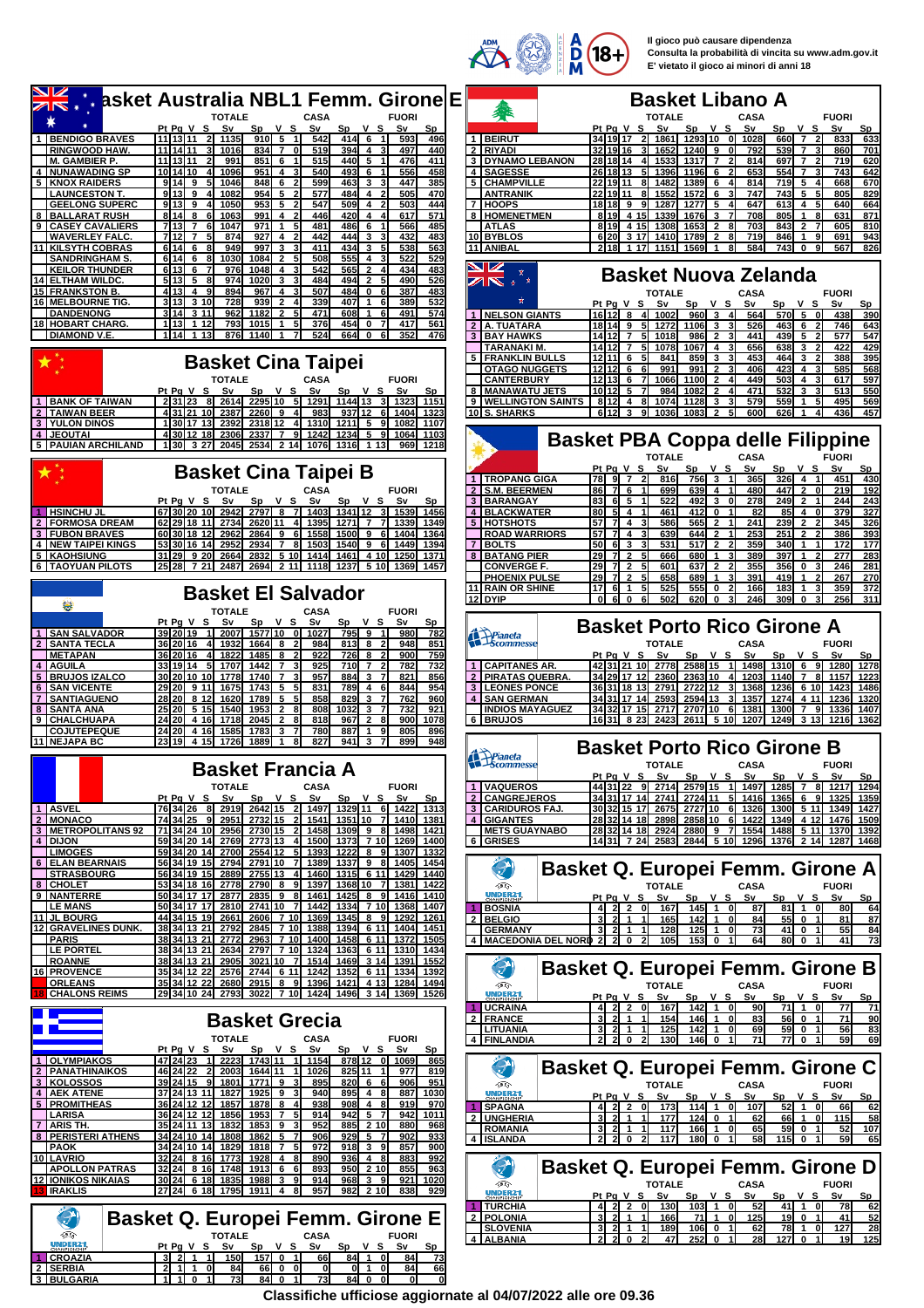

**Il gioco può causare dipendenza Consulta la probabilità di vincita su www.adm.gov.it E' vietato il gioco ai minori di anni 18**

|                                                                                                                                                                                           | <b>Contract Contract Contract Contract Contract Contract Contract Contract Contract Contract Contract Contract Contract Contract Contract Contract Contract Contract Contract Contract Contract Contract Contract Contract Contr</b><br>14 JY |
|-------------------------------------------------------------------------------------------------------------------------------------------------------------------------------------------|-----------------------------------------------------------------------------------------------------------------------------------------------------------------------------------------------------------------------------------------------|
| <b>Basket Q. Europei Femm. Girone F</b>                                                                                                                                                   | ket Q. Mondiale, America 2022 Girone D                                                                                                                                                                                                        |
| ĢG<br><b>FUORI</b><br><b>NDER2</b>                                                                                                                                                        | Pianeta<br>Scommesse                                                                                                                                                                                                                          |
| PtPgVS<br>Sv<br>S٧<br>Sp V S<br>Sp V S<br>Sv<br>$57$ 1<br>$2^{\degree}$<br>85<br><b>RUSSIA</b><br>162<br>121<br>$\overline{1}$<br>οI<br>77<br>64                                          | Ρt<br>S٧<br>Sp<br>Рg<br>448<br>  STATI UNITI<br>405                                                                                                                                                                                           |
| 48I<br>77<br><b>DANIMARCA</b><br>82<br>139<br>125<br>$\Omega$<br>57<br><b>MONTENEGRO</b><br>134<br>145<br>64<br>85<br>70<br>60<br>0<br>-1                                                 | <b>MESSICO</b><br>9l<br>411<br>401<br>4<br>3 PORTORICO<br>388<br>371<br>2                                                                                                                                                                     |
| 152<br>82<br><b>AUSTRIA</b><br>108<br>60<br>70 I<br>$\mathbf 0$<br>48<br>0                                                                                                                | 350<br>4 CUBA<br>386                                                                                                                                                                                                                          |
| <b>Basket Q. Europei Femm. Girone G</b>                                                                                                                                                   | ket Q. Mondiale, Asia-Oceania Girone A                                                                                                                                                                                                        |
| ÐG<br><b>CASA</b><br><b>TOTALE</b><br><b>FUORI</b><br>Pt Pa V S<br>$V_S$<br>Sv<br>Sp<br>V S<br>Sv<br>S٧                                                                                   | Pianeta<br>Scommess<br>s<br>Pa                                                                                                                                                                                                                |
| <u>Sp</u><br>ol<br>64<br>57 1<br><b>GRECIA</b><br>137<br>123<br>$\overline{1}$<br>73<br>66                                                                                                | <u>Sv</u><br><b>NUOVA ZELANDA</b><br>390<br>4<br>0l<br>229                                                                                                                                                                                    |
| <b>PORTOGALLO</b><br>107<br>43<br>57<br>119<br>62<br>$\mathbf 0$<br>64<br><b>ESTONIA</b><br>115<br>131<br>72<br>69<br>43<br>62<br>$\mathbf{0}$<br>$\mathbf 0$                             | <b>FILIPPINE</b><br>290<br>321<br>61<br><b>INDIA</b><br>233<br>363                                                                                                                                                                            |
| 73 O<br>69<br><b>GRAN BRETAGNA</b><br>0<br>135<br>145<br>66                                                                                                                               | <b>4 IREP. COREA</b>                                                                                                                                                                                                                          |
| <b>Basket Q. Europei Femm. Girone H</b>                                                                                                                                                   | ket Q. Mondiale, Asia-Oceania Girone B                                                                                                                                                                                                        |
| Dig<br>TOTALE<br>CASA<br><b>FUORI</b><br><b>INDER2</b>                                                                                                                                    | Prianeta<br>Scommesse                                                                                                                                                                                                                         |
| Pt Pg V S<br>Sp V S<br>$Sp$ $V$ $S$<br>S٧<br>S٧<br>114<br>48<br><b>ITALIA</b><br>151<br>$\overline{1}$<br>82<br>66                                                                        | S٧<br>s<br>12<br>513<br>365<br><b>AUSTRALIA</b><br>6                                                                                                                                                                                          |
| 50<br>69<br><b>SLOVACCHIA</b><br>119<br>66<br>65<br>131<br>$\mathbf 0$<br>54<br><b>SVIZZERA</b><br>108<br>119<br>50<br>65<br>58                                                           | <b>CINA</b><br>396<br>341<br>81<br><b>GIAPPONE</b><br>417<br>483<br>81                                                                                                                                                                        |
| 82<br><b>LUSSEMBURGO</b><br>102<br>140<br>54<br><b>58</b><br>48                                                                                                                           | 4   TAIPEI<br>51<br>310<br>447                                                                                                                                                                                                                |
| <b>Basket Q. Europei Femm. Girone I</b>                                                                                                                                                   | ket Q. Mondiale, Asia-Oceania Girone C                                                                                                                                                                                                        |
| ĢG<br>CASA<br><b>FUORI</b>                                                                                                                                                                | Pianeta<br>Scommesse                                                                                                                                                                                                                          |
| NDER21<br>Pt Pg V S<br>Sp<br>S٧<br>Sp<br>S٧<br>v s<br>v s<br>72<br>132<br>$\overline{2}$<br>$\mathbf{1}$<br>$\mathbf{1}$                                                                  | Pg<br>439<br>4                                                                                                                                                                                                                                |
| <b>BIELORUSSIA</b><br>149<br>οI<br>83<br>66<br>60<br>01<br>60 O<br><b>OLANDA</b><br>154<br>143<br>82<br>72<br>83                                                                          | <b>LIBANO</b><br>314<br><b>ARABIA SAUDITA</b><br>365<br>346<br>3                                                                                                                                                                              |
| <b>REPUBBLICA CECA</b><br>130<br>120<br>60<br>66<br>70<br><u>54</u><br>-1<br>82<br>114<br>152<br>54<br>70I<br><b>IRLANDA</b><br>0<br>$\mathbf{0}$<br>$\mathbf 0$                          | 370<br>349<br><b>GIORDANIA</b><br>299<br><b>INDONESIA</b><br>464                                                                                                                                                                              |
|                                                                                                                                                                                           |                                                                                                                                                                                                                                               |
| <b>Basket Q. Europei Femm. Girone J</b>                                                                                                                                                   | ket Q. Mondiale, Asia-Oceania Girone D<br>Pianeta<br>Scommesse                                                                                                                                                                                |
| ÐG<br><b>CASA</b><br>TOTAI F<br><b>FUORI</b><br>Sv<br>Sp V S<br>S٧<br>Pt Pg V S<br>S٧<br><u>v s</u><br><b>Sp</b>                                                                          | Ρt<br>S٧<br>Sp                                                                                                                                                                                                                                |
| οI<br>89<br>70 1 0<br><b>LETTONIA</b><br>21 2<br>151<br>126<br>$\overline{1}$<br>62<br>56<br><b>ISRAELE</b><br>62<br>62<br>-1 <b>1</b><br>$\mathbf 0$<br>56<br>$\mathbf 0$<br>$\mathbf 0$ | 401<br>KAZAKISTAN<br>10<br>5<br>0l<br>322<br><b>IRAN</b><br>391<br>339                                                                                                                                                                        |
| 89<br>1110<br>70<br>$\mathbf{0}$<br>ol o<br>70<br><b>SVEZIA</b><br>$\mathbf{0}$<br>89                                                                                                     | SIRIA<br>360<br>385<br><b>BAHRAIN</b><br>318<br>424                                                                                                                                                                                           |
| Basket Q. Mondiale, Africa Girone A                                                                                                                                                       |                                                                                                                                                                                                                                               |
| Pianeta<br>Scommesse                                                                                                                                                                      | <b>Basket Q. Mondiale, Europa Girone A</b>                                                                                                                                                                                                    |
| Pt<br>Рg<br>10<br><b>NIGERIA</b><br>6I<br>419<br>2<br>369<br>4                                                                                                                            | v<br>s<br>S٧<br>Sp                                                                                                                                                                                                                            |
| <b>CAPO VERDE</b><br>397<br>10<br>6<br>360                                                                                                                                                | 1 LETTONIA<br>475<br>422<br>11<br>6                                                                                                                                                                                                           |
| <b>UGANDA</b><br>6<br>8<br>382<br>423<br>2<br>210<br>256<br><b>MALI</b>                                                                                                                   | <b>BELGIO</b><br>5<br>386<br>319<br>$\overline{2}$<br>3<br>81<br><b>SERBIA</b><br>375<br>365<br>8l<br>5<br>3                                                                                                                                  |
|                                                                                                                                                                                           | 4 SLOVACCHIA<br>376<br>506                                                                                                                                                                                                                    |
| <b>Basket Q. Mondiale, Africa Girone B</b><br>Pianeta<br>Scommesso                                                                                                                        | }asket Q. Mondiale, Europa Girone ₿                                                                                                                                                                                                           |
| S٧<br><u>Sp</u>                                                                                                                                                                           |                                                                                                                                                                                                                                               |
| 12<br>$\mathbf{0}$<br>429<br><u>SOUTH SUDAN</u><br>368<br>10<br>6<br><b>TUNISIA</b><br>386<br>369<br>4                                                                                    | Sp<br><b>GRECIA</b><br>310<br>287<br>$\vert$ 1<br>з                                                                                                                                                                                           |
| 6<br>338<br>365<br><b>CAMERUN</b><br>7<br><b>RUANDA</b><br>6<br>340<br>391                                                                                                                | 307<br>$\overline{2}$<br><b>TURCHIA</b><br>2<br>286<br><b>BIELORUSSIA</b><br>151<br>147                                                                                                                                                       |
|                                                                                                                                                                                           | 4 GRAN BRETAGNA<br>287<br>33 I J                                                                                                                                                                                                              |
| Basket Q. Mondiale, Africa Girone C<br><b>Prianeta</b><br>Scommesse                                                                                                                       | Basket Q. Mondiale, Europa Girone ¢                                                                                                                                                                                                           |
| Ρt<br>Pq                                                                                                                                                                                  |                                                                                                                                                                                                                                               |
| 12<br><b>COSTA D'AVORIO</b><br>6<br>442<br>6<br>01<br>381<br><b>ANGOLA</b><br>10<br>443<br>6<br>4<br>2<br>364                                                                             | Sν<br>Pt<br>Pg<br><u>Sp</u><br>s<br><b>SLOVENIA</b><br>10<br>4<br>506<br>482<br>6                                                                                                                                                             |
| <b>GUINEA</b><br>437<br>381                                                                                                                                                               | <b>FINLANDIA</b><br><u>393</u><br>367                                                                                                                                                                                                         |
| <b>CENTRAL AFRICAN REP</b><br>367<br>451                                                                                                                                                  | 3 SVEZIA<br>479<br>494<br>8<br>61<br>4 CROAZIA<br>61<br>383<br>418<br>51                                                                                                                                                                      |
| Basket Q. Mondiale, Africa Girone D                                                                                                                                                       |                                                                                                                                                                                                                                               |
| Prianeta<br>Scommesse                                                                                                                                                                     | <b>Basket Q. Mondiale, Europa Girone D</b>                                                                                                                                                                                                    |
| 11<br>452<br>1 EGITTO<br>6<br>5<br>311                                                                                                                                                    | v<br>Ρt<br>s<br>S٧<br>Sp<br>Pq                                                                                                                                                                                                                |
| <b>RD CONGO</b><br>323<br>315<br>10<br>6<br><b>SENEGAL</b><br>376<br>9<br>421<br>6                                                                                                        | <b>GERMANY</b><br>474<br>11<br>425<br>1 <sup>1</sup><br><b>ISRAELE</b><br>476<br>452<br>$\mathbf{2}$<br>6<br>з                                                                                                                                |
| 6<br>255<br>449<br>4 KENYA<br>61<br>O                                                                                                                                                     | $\mathbf{3}$<br><b>ESTONIA</b><br>415<br>470<br>81<br>6<br><b>POLONIA</b><br>444<br>462                                                                                                                                                       |
| ket Q. Mondiale, America 2022 Gironer                                                                                                                                                     |                                                                                                                                                                                                                                               |
| Pianeta<br>Scommesse                                                                                                                                                                      | Basket Q. Mondiale, Europa Girone E                                                                                                                                                                                                           |
| Pt<br>s<br>S٧<br>Sp.<br>Pg<br>11<br>469<br><b>VENEZUELA</b><br>6<br>343                                                                                                                   |                                                                                                                                                                                                                                               |
| <b>ARGENTINA</b><br>11<br>455<br>6<br>382<br>5<br><b>PANAMA</b><br>6<br>406<br>414<br>81<br>2                                                                                             | <b>FRANCE</b><br>$\mathbf{1}$<br>314<br>4<br>01<br><u> 233</u><br>388<br><b>UNGHERIA</b><br>81<br>359<br>3<br>2                                                                                                                               |
| 6<br>4   PARAGUAY<br>61<br>6<br>330<br>521<br>O                                                                                                                                           | <b>MONTENEGRO</b><br>317<br>297                                                                                                                                                                                                               |
| ket Q. Mondiale, America 2022 Girone                                                                                                                                                      | 324<br>4 PORTOGALLO<br>396                                                                                                                                                                                                                    |
| <b>Prianeta</b><br>Scommesse                                                                                                                                                              | Basket Q. Mondiale, Europa Girone f                                                                                                                                                                                                           |
| Pa<br>1 BRASILE<br>11<br>533<br>6<br>411<br>5                                                                                                                                             | <u>Pt</u><br>S٧<br><b>Sp</b><br>Pa                                                                                                                                                                                                            |
| <b>URUGUAY</b><br>10<br>444<br>6<br>434<br>4                                                                                                                                              | LITUANIA<br>10<br>5<br>390<br>338<br>5<br>$\mathbf{0}$                                                                                                                                                                                        |
| <b>COLOMBIA</b><br>464<br>538<br>4 CILE<br>396<br>454                                                                                                                                     | <b>REPUBBLICA CECA</b><br>402<br>411<br><b>BOSNIA</b><br>396<br>413                                                                                                                                                                           |
|                                                                                                                                                                                           | 4 BULGARIA<br>61<br>373<br>399                                                                                                                                                                                                                |
| ket Q. Mondiale, America 2022 Gironer<br>Prianeta<br>Scommesse                                                                                                                            | <b>Basket Q. Mondiale, Europa Girone G</b>                                                                                                                                                                                                    |
| Sp.                                                                                                                                                                                       |                                                                                                                                                                                                                                               |
| 10 <sub>l</sub><br><b>CANADA</b><br>51<br>502<br>350<br>5<br>01<br><b>REP. DOMINICANA</b><br>431<br>8<br>5<br>366                                                                         | ۷<br>s<br>S٧<br>Sp<br>Ρt<br>Pq<br><b>SPAIN</b><br>351<br>$\blacktriangleleft$<br><u> 244</u>                                                                                                                                                  |
| <b>BAHAMAS</b><br>7<br>5<br>398<br>472<br>5<br>5<br><b>ISOLE VERGINI A</b><br>321<br>464<br>0                                                                                             | <b>GEORGIA</b><br>385<br>386<br><b>UCRAINA</b><br>303<br>61<br>2<br>$\mathbf{2}$<br>314                                                                                                                                                       |
|                                                                                                                                                                                           | 4 MACEDONIA<br>5<br>305<br>422<br>O                                                                                                                                                                                                           |

**Classifiche ufficiose aggiornate al 04/07/2022 alle ore 09.36**